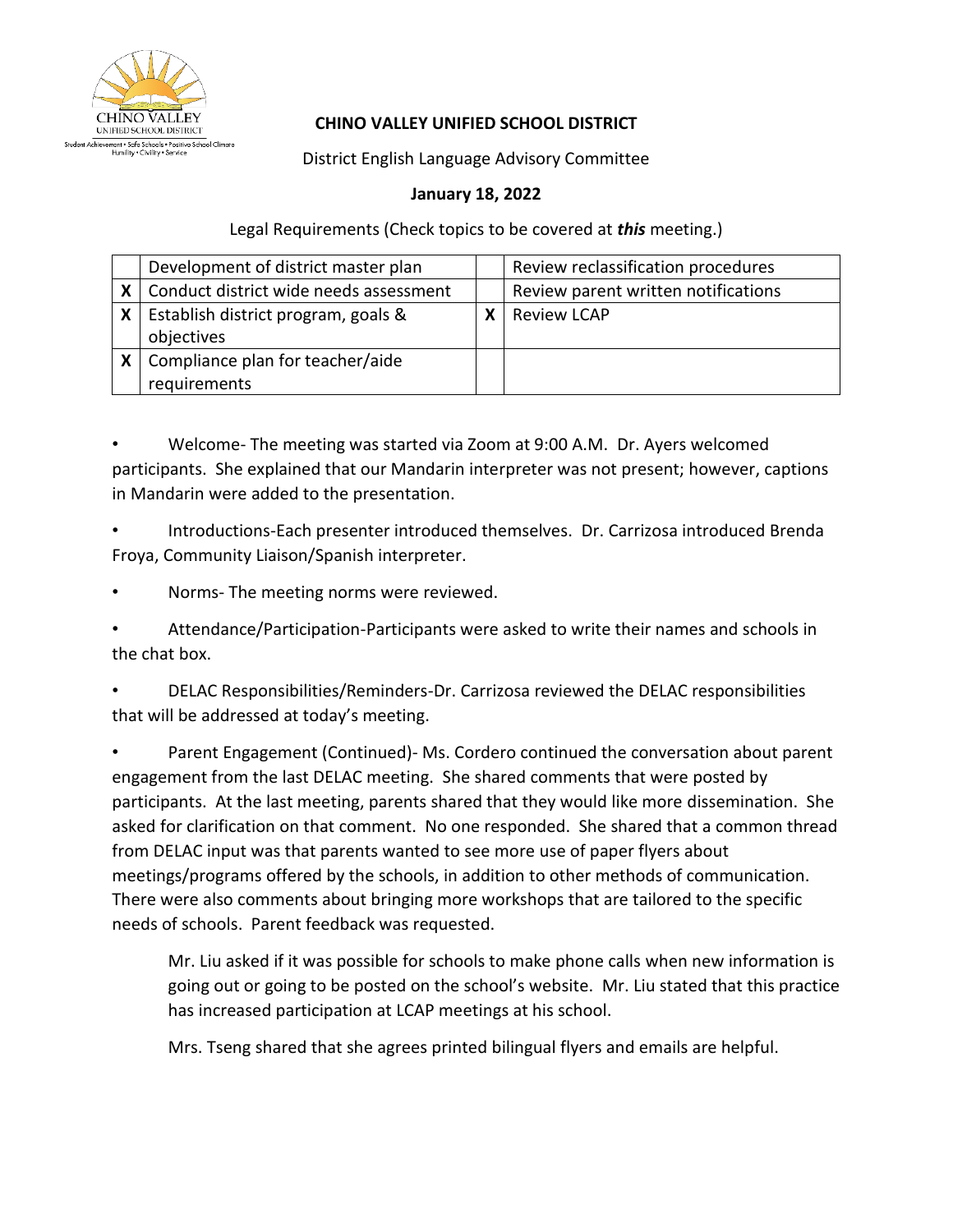Ms. Cordero reviewed the EL Master Plan Goal for English Learners and asked parents if they want to provide any additions/changes. Ms. Cordero asked for a thumbs up if DELAC members were in agreement to the goals. The members gave a thumbs up for all goals. There were no objections. Ms. Cordero shared where on the district website parents can access the calendar of events for the Family Engagement Center. She also reminded parents that they may contact her or Mrs. Froya for any assistance needed.

• Compliance with any applicable teacher and/or teacher aide requirements-Dr. Carrizosa explained that Human Resources has credential technicians that check to make sure teachers have the appropriate credentials to teach English learners. They also only hire fully credentialed teachers. At this time, there are no misassigned teachers according to Human Resources. There were no questions or oppositions to the current procedures for teacher and/or teacher aide requirements.

• LCAP- Dr. Ayers and Dr. Carrizosa went over the LCAP goals. Dr. Ayers explained that parent feedback is needed to discuss ways in which these goals can be met. The goals stay the same, but the actions change with parent input. Dr. Ayers encouraged parents to attend the site LCAP meetings and share their ideas about what type of programs they would like to see at their sites. Dr. Ayers informed parents that they should have received an email from west K12 insight.com about the annual parent survey. They will receive a reminder email. Parents can also use the QR code provided, but we prefer parents to use the personalized link sent. The survey is anonymous. Students in grades 6-12 and staff will also be asked to participate. A parent asked about the deadline to complete the survey, which is February 28, 2022

• ELPAC- Dr. Carrizosa did an overview of the ELPAC assessments with a focus on the upcoming Summative ELPAC test. The test window opens on 2/1/22, but each school will notify families about their specific test dates.

Dr. Carrizosa showed parents how to access ELPAC resources through ELPAC.org. She also explained the purpose of ELPAC Starting Smarter and showed parents how to access it. She reviewed a sample test question with parents. She explained that there is also a CAASPP Starting Smarter and that the CAASPP would be administered this year to students in grades 3- 11.

Dr. Carrizosa showed parents a video on the ELPAC Overview. She also showed parents how their children can take practice tests and where they can find scoring guides. She explained the difference between training and practice tests. We completed a few questions of a second grade listening practice test as a group. Parents asked if students would be taking practice tests with their teachers. They were informed that administrators were encouraged at training to have their teachers administer practice tests with students.

Mr. Liu asked if the district would consider purchasing Rosetta Stone for ELs. We will share this comment with Dr. Ayers.